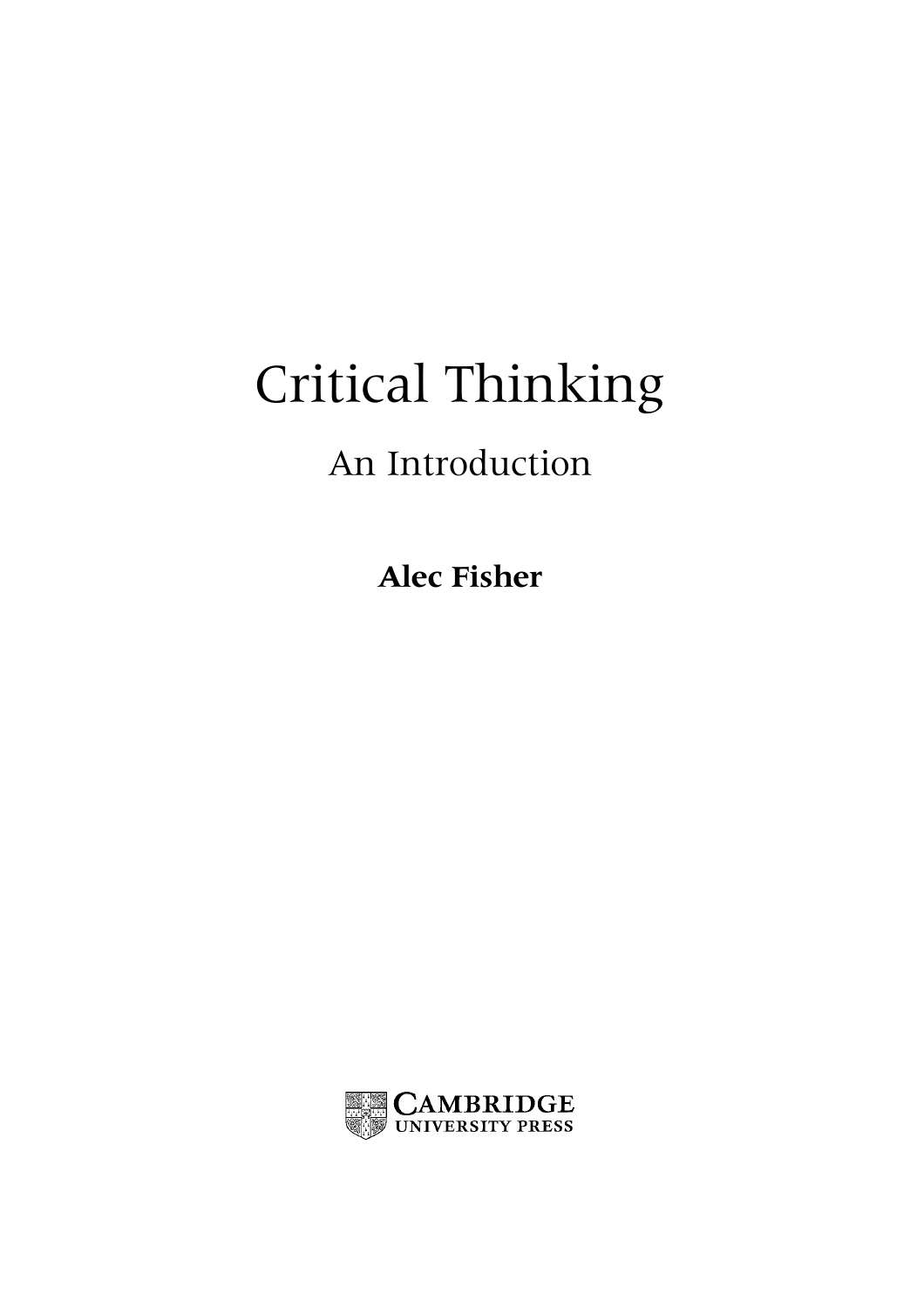Published by the Press Syndicate of the UNIVERSITY OF CAMBRIDGE The Pitt Building, Trumpington Street, Cambridge, United Kingdom

CAMBRIDGE UNIVERSITY PRESS The Edinburgh Building, Cambridge CB2 2RU, UK 40 West 20th Street, New York, NY 10011–4211, USA 477 Williamstown Road, Port Melbourne, VIC 3207, Australia Ruiz de Alarcón 13, 28014 Madrid, Spain Dock House, The Waterfront, Cape Town 8001, South Africa

http://www.cambridge.org

© Cambridge University Press 2001

This book is in copyright. Subject to statutory exception and to the provisions of relevant licensing agreements, no reproduction of any part may take place without the written permission of Cambridge University Press.

First published 2001

Printed in the United Kingdom at the University Press, Cambridge

*Typefaces* Meridien and Frutiger *System* QuarkXpress®

*A catalogue record for this book is available from the British Library*

ISBN 0 521 00984 7 paperback

Typeset by Dorwyn Ltd, Rowlands Castle, Hants

The cover illustration is the *Disquieting Muses*, 1925 (oil on canvas), by Giorgio de Chirico (1888–1978), Private Collection/Peter Willi/Bridgeman Art Library © DACS 2001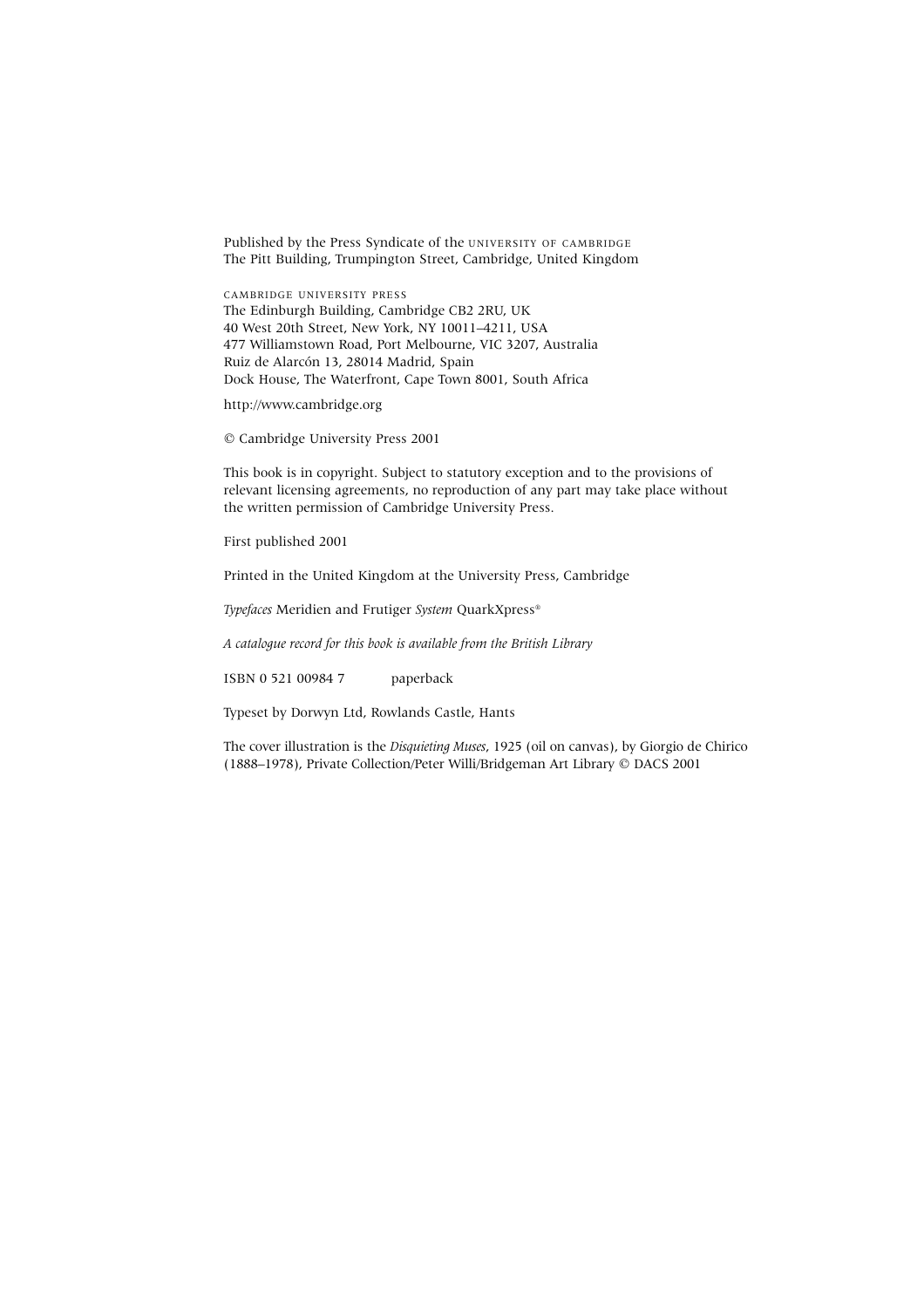### **Contents**

| Preface            |                                                           | $\mathbf{V}$ |
|--------------------|-----------------------------------------------------------|--------------|
| 1                  | What is critical thinking and how to improve it           | 1            |
| 2                  | Identifying reasons and conclusions: the language         |              |
|                    | of reasoning                                              | 15           |
| 3                  | Understanding reasoning: different patterns of reasoning  | 33           |
| 4                  | Understanding reasoning: assumptions, context and a       |              |
|                    | thinking map                                              | 47           |
| 5                  | Clarifying and interpreting expressions and ideas         | 61           |
| 6                  | The acceptability of reasons: including their credibility | 79           |
| 7                  | Judging the credibility of sources skilfully              | 93           |
| 8                  | Evaluating inferences: deductive validity and other       |              |
|                    | grounds                                                   | 107          |
| 9                  | Evaluating inferences: assumptions and other relevant     |              |
|                    | arguments                                                 | 124          |
| 10                 | Reasoning about causal explanations                       | 138          |
| 11                 | Decision making: options, consequences, values and risks  | 154          |
| Questions appendix |                                                           | 170          |
|                    | Answers to questions                                      |              |
| Glossary           |                                                           | 235          |
|                    | Bibliography                                              |              |
| <b>Index</b>       |                                                           | 245          |
|                    |                                                           |              |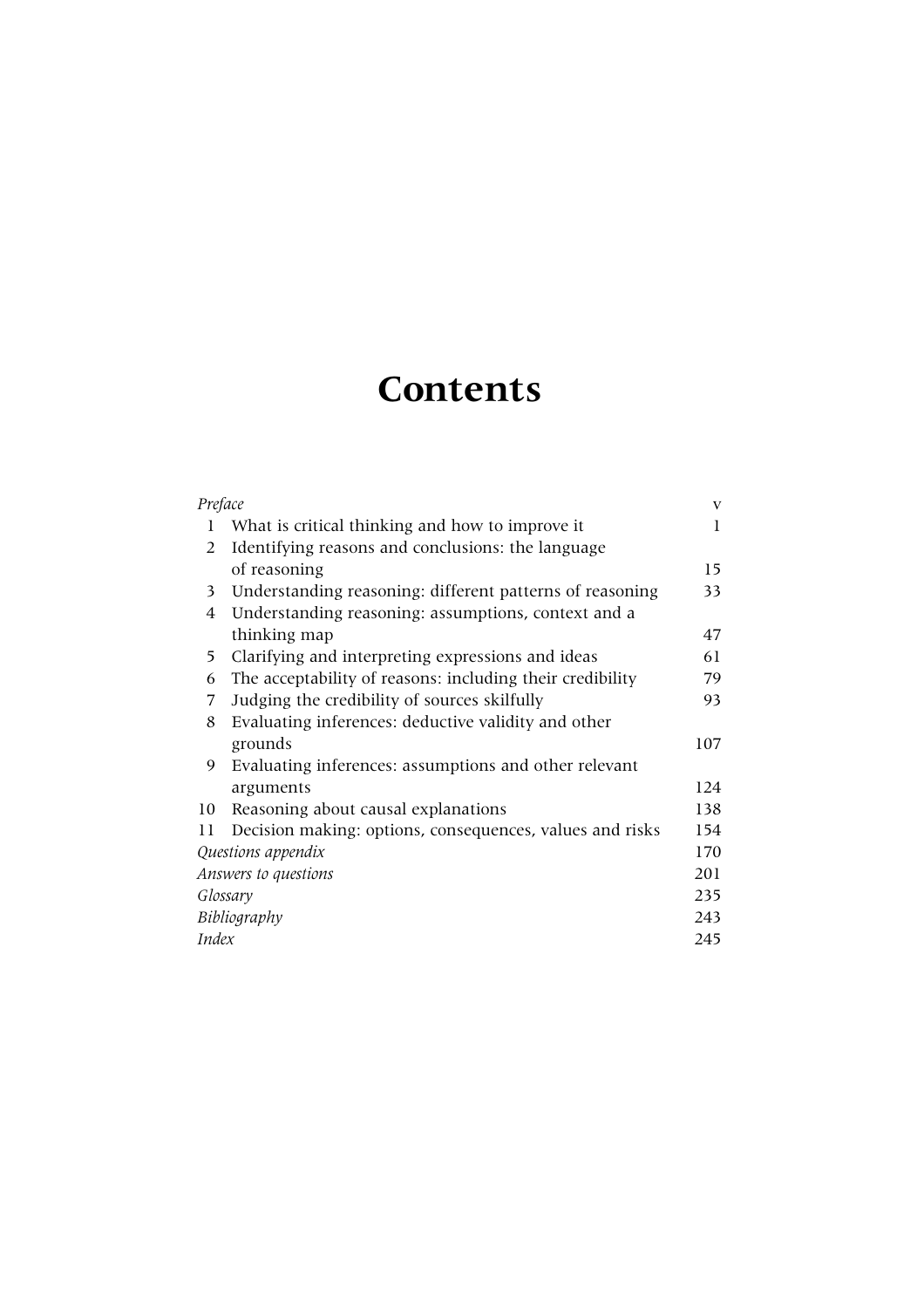

## **What is critical thinking and how to improve it**

In recent years 'critical thinking' has become something of a 'buzz word' in educational circles. For many reasons, educators have become very interested in teaching 'thinking skills' of various kinds in contrast with teaching information and content. Of course, you can do both, but in the past the emphasis in most people's teaching has been on teaching content – history, physics, geography or whatever – and, though many teachers would claim to teach their students 'how to think', most would say that they do this *indirectly* or *implicitly* in the course of teaching the content which belongs to their special subject. Increasingly, educators have come to doubt the effectiveness of teaching 'thinking skills' in this way, because most students simply do not pick up the thinking skills in question. The result is that many teachers have become interested in teaching these skills *directly*. This is what this text aims to do. It teaches a range of *transferable* thinking skills, but it does so *explicitly* and *directly*. The skills in question are critical thinking skills (sometimes called critico-creative thinking skills – for reasons explained below), and they will be taught in a way that expressly aims to facilitate their transfer to other subjects and other contexts. If you learn, for example, how to structure an argument, judge the credibility of a source or make a decision, by the methods we shall explain in a few contexts, it will not be difficult to see how to do these things in many other contexts too; this is the sense in which the skills we teach in this text are 'transferable'.

It can be dangerous for an educational idea to become fashionable, because it gets pulled in many directions and can lose its focus, so we begin by explaining the idea of 'critical thinking' as it has developed over the last 100 years.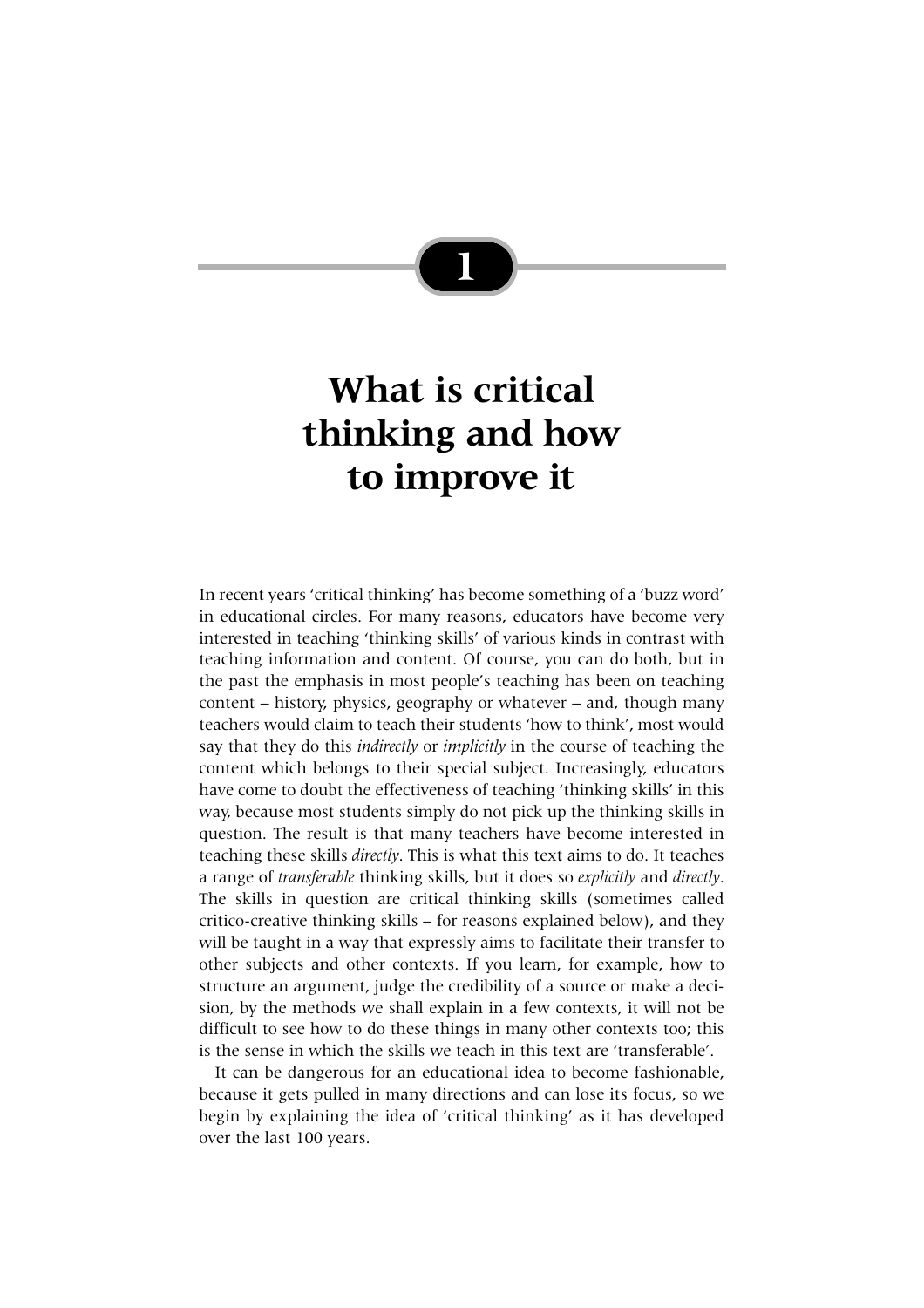#### **Question 1.1**

Please write down what *you* (the reader) think the phrase 'critical thinking' means. You will have heard different uses of the phrase in various contexts, so pull together what makes sense to you from those uses. Even if you have very little idea, do the best you can. At this stage there are no right or wrong answers. Your answer is for you alone – so that you can compare it with what we are about to tell you.

#### **1.1 Some classic definitions from the critical thinking tradition**

#### **1.1.1 John Dewey and 'reflective thinking'**

In fact, people have been thinking about 'critical thinking' and have been researching how to teach it for about a hundred years. In a way, Socrates began this approach to learning over 2,000 years ago, but John Dewey, the American philosopher, psychologist and educator, is widely regarded as the 'father' of the modern critical thinking tradition. He called it 'reflective thinking' and defined it as:

Active, persistent, and careful consideration of a belief or supposed form of knowledge in the light of the grounds which support it and the further conclusions to which it tends. (Dewey, 1909, p. 9)

Let us spend a moment unpacking this definition. By defining critical thinking as an 'active' process, Dewey is contrasting it with the kind of thinking in which you just receive ideas and information from someone else – what you might reasonably call a 'passive' process. For Dewey, and for everyone who has worked in this tradition subsequently, critical thinking is *essentially* an 'active' process – one in which you think things through for yourself, raise questions yourself, find relevant information yourself, etc. rather than learning in a largely passive way from someone else.

In defining critical thinking as 'persistent' and 'careful' Dewey is contrasting it with the kind of unreflective thinking we all engage in sometimes, for example when we 'jump' to a conclusion or make a 'snap' decision without thinking about it. Sometimes, of course, we have to do this because we need to decide quickly or the issue is not important enough to warrant careful thought, but often we do it when we ought to stop and think – when we ought to 'persist' a bit.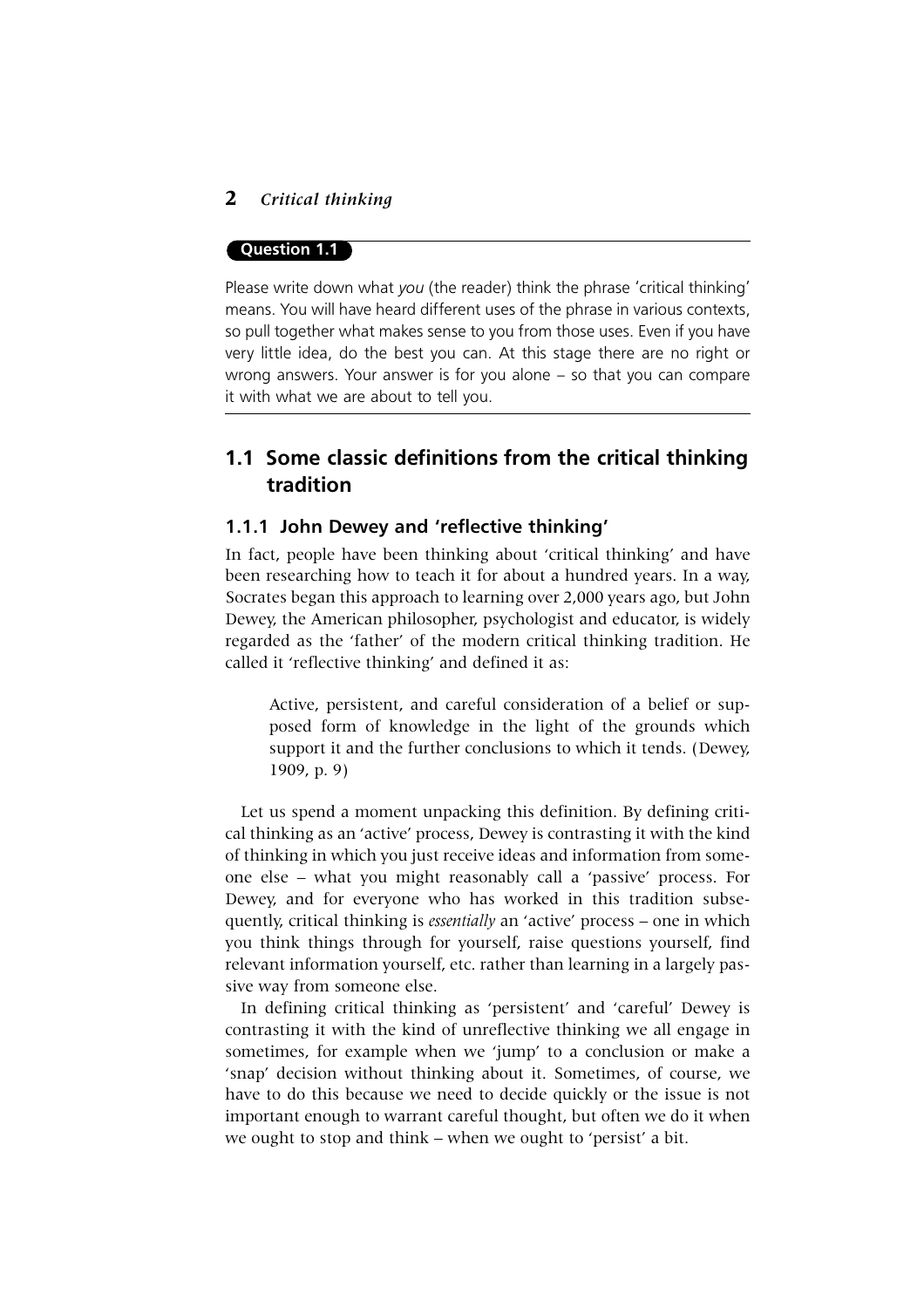However, the most important thing about Dewey's definition is in what he says about the 'grounds which support' a belief and the 'further conclusions to which it tends'. To express this in more familiar language, he is saying that what matters are the **reasons** we have for believing something and the **implications** of our beliefs. It is no exaggeration to say that critical thinking attaches huge importance to reasoning, to giving reasons and to evaluating reasoning as well as possible. There is more to it than that, but skilful reasoning is a key element.

#### **Question 1.2**

Look at passage 57 in the Questions appendix and, applying Dewey's definition, say whether any critical thinking is being exhibited; try to give reasons for your answer.

#### **1.1.2 Edward Glaser, building on Dewey's ideas**

We will return to the central role of reasons and reasoning shortly, but let us look briefly at another definition which belongs to the critical thinking tradition. This one is due to Edward Glaser, co-author of what has become the world's most widely used test of critical thinking, the *Watson–Glaser Critical Thinking Appraisal.* Glaser defined critical thinking as:

(1) an attitude of being disposed to consider in a thoughtful way the problems and subjects that come within the range of one's experience; (2) knowledge of the methods of logical enquiry and reasoning; and (3) some skill in applying those methods. Critical thinking calls for a persistent effort to examine any belief or supposed form of knowledge in the light of the evidence that supports it and the further conclusions to which it tends. (Glaser, 1941, p. 5)

It is immediately obvious that this definition owes a lot to Dewey's original definition. Glaser refers to 'evidence' in place of 'grounds' but otherwise the second sentence is much the same. The first sentence speaks about an 'attitude' or disposition to be thoughtful about problems and recognises that you can apply what he calls 'the methods of logical enquiry and reasoning' with more or less 'skill'. The tradition has picked up on both these elements, recognising that critical thinking is partly a matter of having certain thinking skills (we will say which shortly), but is not just a matter of having these skills, it is also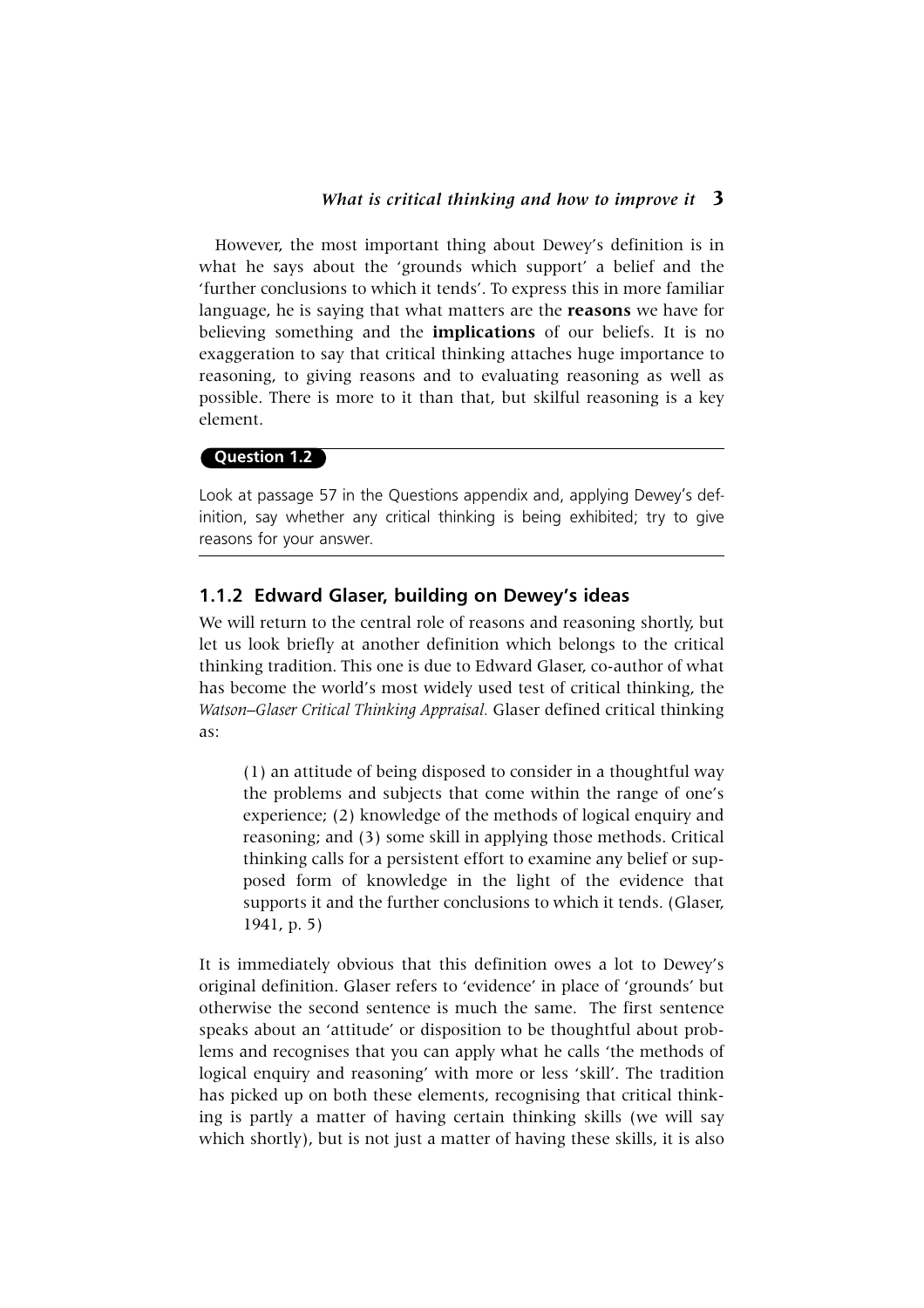a matter of being disposed to use them (someone might be very skilled at, say, turning somersaults, but might not be disposed to do so). We will return to these points shortly, but let us now look at a third definition from this tradition.

#### **1.1.3 Robert Ennis – a widely used definition**

One of the most famous contributors to the development of the critical thinking tradition is Robert Ennis; his definition, which has gained wide currency in the field, is:

Critical thinking is reasonable, reflective thinking that is focused on deciding what to believe or do. (Cf. Norris and Ennis, 1989)

Notice the emphasis on being 'reasonable' and 'reflective', which picks up on earlier definitions, but notice also that Ennis speaks of 'deciding what to . . . do', which was not explicitly mentioned earlier; so decision making is part of critical thinking in Ennis's conception. Unlike Dewey's definition, this definition needs no further explanation because the words are familiar to us. We shall see later that there may be questions about how good a definition it is, but it is reasonably clear what Ennis means.

#### **Question 1.3**

Did you have all those elements in *your* definition of critical thinking? If so, that is excellent! If you didn't, revise your definition of critical thinking to take account of the tradition as I have just explained it and write down your new definition of critical thinking – as you understand it – preferably using your own words.

#### **1.1.4 Richard Paul and 'thinking about your thinking'**

In this section and in section 1.4 below we review two final definitions of critical thinking which have been developed by scholars working in this field and which are important for different reasons. The first is due to Richard Paul who gave a definition of critical thinking which looks rather different from the other definitions given above. It is:

Critical thinking is that mode of thinking – about any subject, content or problem – in which the thinker improves the quality of his or her thinking by skilfully taking charge of the structures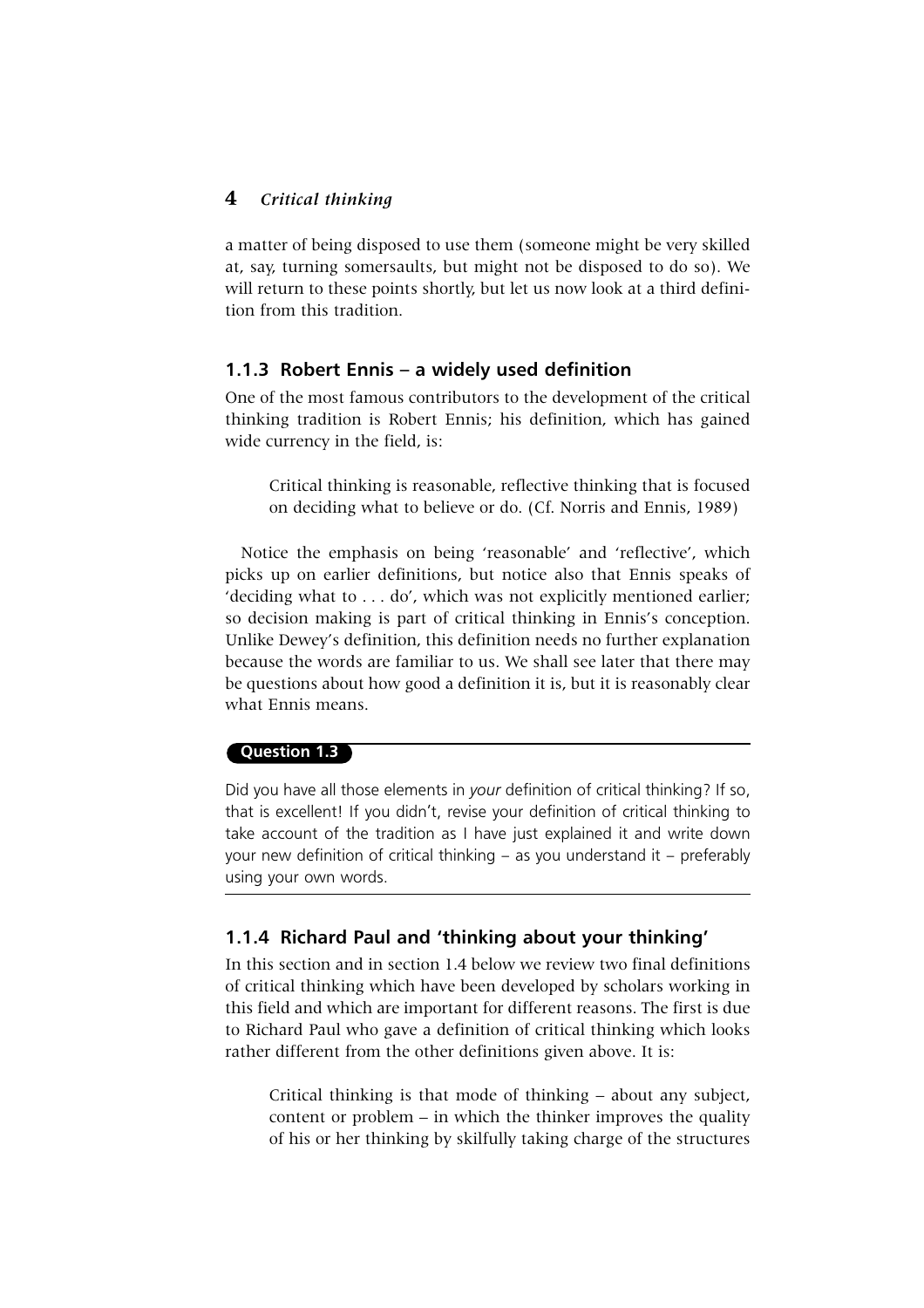inherent in thinking and imposing intellectual standards upon them. (Paul, Fisher and Nosich,1993, p. 4)

This definition is interesting because it draws attention to a feature of critical thinking on which teachers and researchers in the field seem to be largely agreed, that the only realistic way to develop one's critical thinking ability is through 'thinking about one's thinking' (often called 'metacognition'), and consciously aiming to improve it by reference to some model of good thinking in that domain. Let us explain this idea with an analogy.

I lived in California with my family for a year in 1992–3 and my eleven year old daughter wanted to learn how to play basket ball. The basket ball coach at the local high school was just starting a team for eleven year old girls, so my daughter went along. At the first session he divided the girls into two teams, explained that the idea of the game was to pass the ball to your team members until someone from your team could get into a good position to shoot at the basket and that the winner was the one who scored most baskets, then he set them to play against each other. Of course, there are many more rules, but he didn't burden the girls with these to begin with; these could come later. Naturally, this initial game was fairly chaotic, with all the girls chasing the ball at once and few baskets being scored, but it was great fun!

After a while, the coach stopped them and said, 'Well done! But if you are going to be really good basket ball players, you must be able to shoot well, so now we will practise shooting.' He then showed them some of the funny (and ineffective) ways they had been shooting, before showing them how to shoot more skilfully; he drew attention to how he held the ball, where he looked, how he stood and so on. In short he was providing them with a model for shooting well. Having shown them a good model he then set them to practising doing it in the same way, asking them to be self-conscious about how they held the ball, where they looked, how they stood, etc., and saying they should try to do it as much like him as possible. After they had practised shooting for a little while, he said, 'Good. Let's play basket ball again, but this time when you get a chance to shoot, try to do it in the way that we have just practised.' Again the girls played basket ball, but this time they tried to shoot more skilfully. Some could do so and some found it difficult, but, after all, this was only the beginning.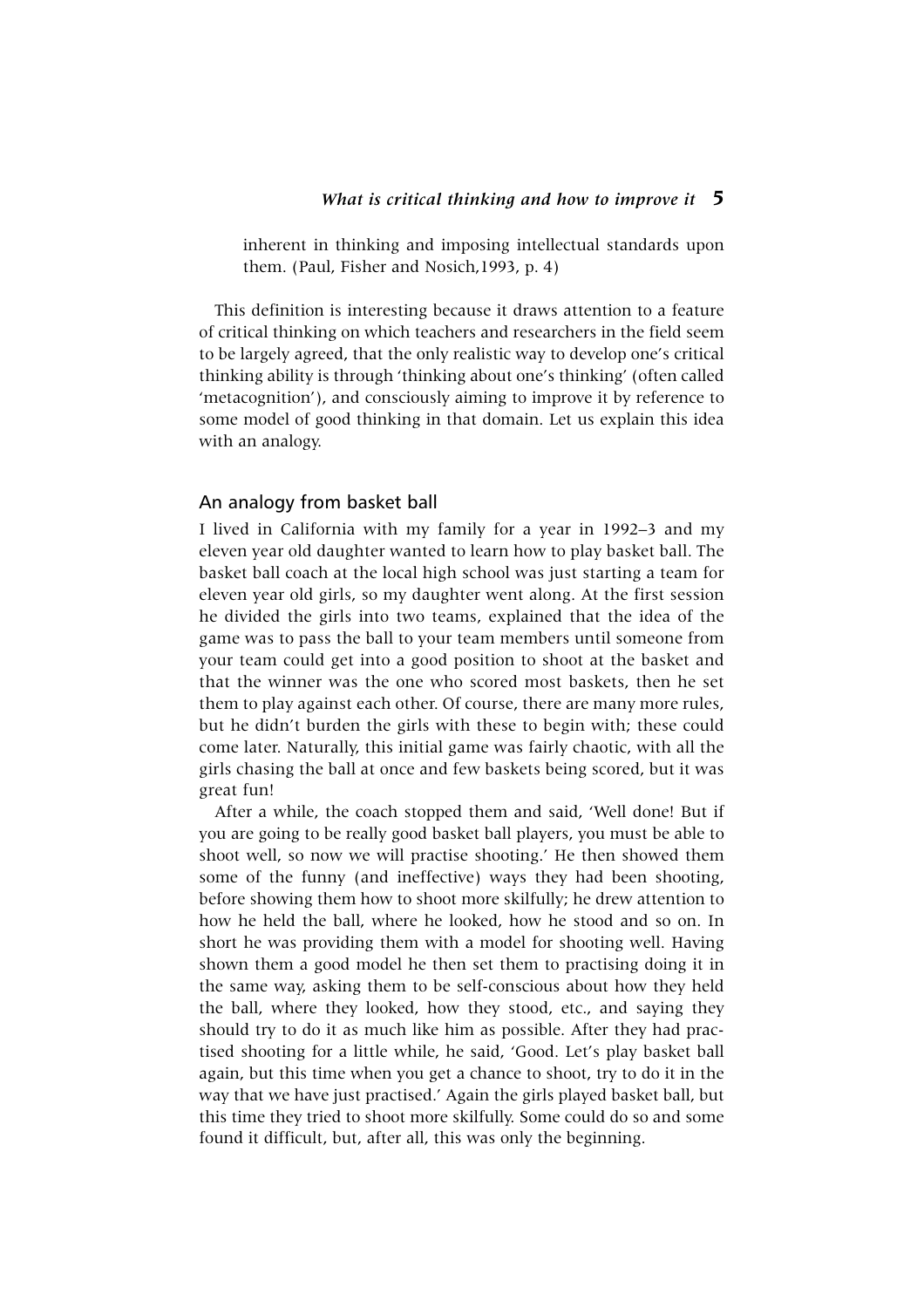After a while the coach stopped them and said, 'Well done, we'll practise that more another time, but there is something else you need to learn. If you are going to be good basket ball players you need to pass the ball well, so now let's practise that.' Again he showed them some of the funny ways of passing poorly before demonstrating how to pass it fast and straight, with or without a bounce. Again, having shown them a good model, he set them practising this in pairs. After a while, he stopped them and said, 'Great. Now we'll play basket ball again, but this time, when you get a chance to pass, try to do it in the way you have just practised – and if you get a chance to shoot, don't forget what we just practised there too.' Again the girls played, but this time they often passed better (not always of course, because they were just beginning) and they sometimes shot at the basket better than they had at first.

After a while the coach stopped them and said, 'Well done, but now there is something else you need to learn to be good players. Instead of all racing round the court together you need to be good at marking (or ''guarding'') your opponents. So we'll practise this.' Again, he showed them what had been happening because players from opposing teams were able to keep clear of each other and then he showed them how to prevent someone from passing a ball to another member of their team. Then he set them in threes to practise this.

#### **Question 1.4**

What do you think the coach said after they had practised this for a while?

I hope the analogy is reasonably clear by now. Learning to improve your thinking is very similar. Just as we can all run around the basket ball court playing an informal game of basket ball, so we can think about all sorts of issues. But thinking about issues involves all sorts of skills – and most of us could improve these. Just as the basket ball coach identified some fundamental skills for basket ball, so those who have worked in the 'teaching thinking' tradition have identified some fundamental skills for good thinking. Just as the basket ball coach showed ineffective ways of, for example, shooting, then gave a good model, which students then practised before trying to use that skill in real situations, so those working in the teaching thinking tradition have identified ineffective ways of, say, making decisions and have then identified good ways of doing this which can be practised and then used in appropriate situations – whenever needed. That is the way we shall proceed in this book. Like the basket ball coach we shall identify some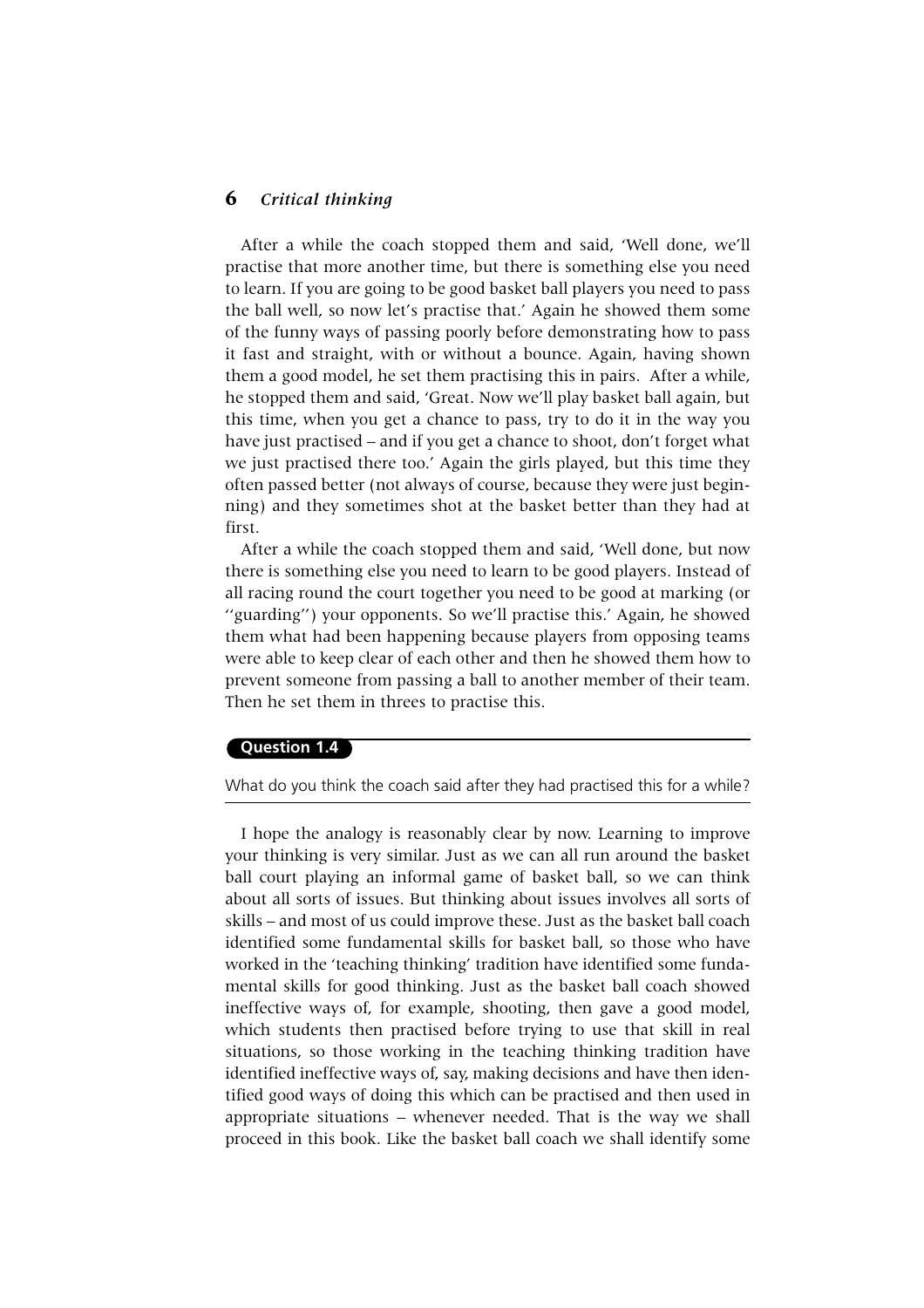fundamental skills which are essential to good critical thinking; we shall then show some characteristic weaknesses we are all inclined to display when doing these kinds of thinking; after that we shall show a good model of thinking in that way (say, decision making); then you will practise this kind of thinking; and finally you will be faced with whole tasks (analogous to a whole basket ball game) in which you will need to deploy the relevant skills at the appropriate points. The result should be that we can produce better thought out, more reasonable, beliefs and actions than most of us do in the absence of such practice.

#### **Question 1.5**

Discuss this analogy with fellow students (or with friends or family if you are reading this book on a self-study basis) then answer the following questions:

- 1.5.1 Explain in your own words what are the three stages of learning outlined.
- 1.5.2 Does the analogy seem to you to provide a good model for teaching a new skill?

#### **1.2 Skills which underlie critical thinking: some basic competencies**

I imagine that one question you will ask is, 'What are the ''thinking skills'' which underlie critical thinking and which are analogous to the skills which underlie basket ball?'. Almost everyone who has worked in the critical thinking tradition has produced a list of thinking skills which they see as basic to critical thinking. For example, Edward Glaser listed the abilities:

(a) to recognise problems, (b) to find workable means for meeting those problems, (c) to gather and marshal pertinent information, (d) to recognise unstated assumptions and values, (e) to comprehend and use language with accuracy, clarity and discrimination, (f) to interpret data, (g) to appraise evidence and evaluate statements, (h) to recognise the existence of logical relationships between propositions, (i) to draw warranted conclusions and generalisations, (j) to put to test the generalisations and conclusions at which one arrives, (k) to reconstruct one's patterns of beliefs on the basis of wider experience; and (l) to render accurate judgements about specific things and qualities in everyday life. (Glaser, 1941, p. 6)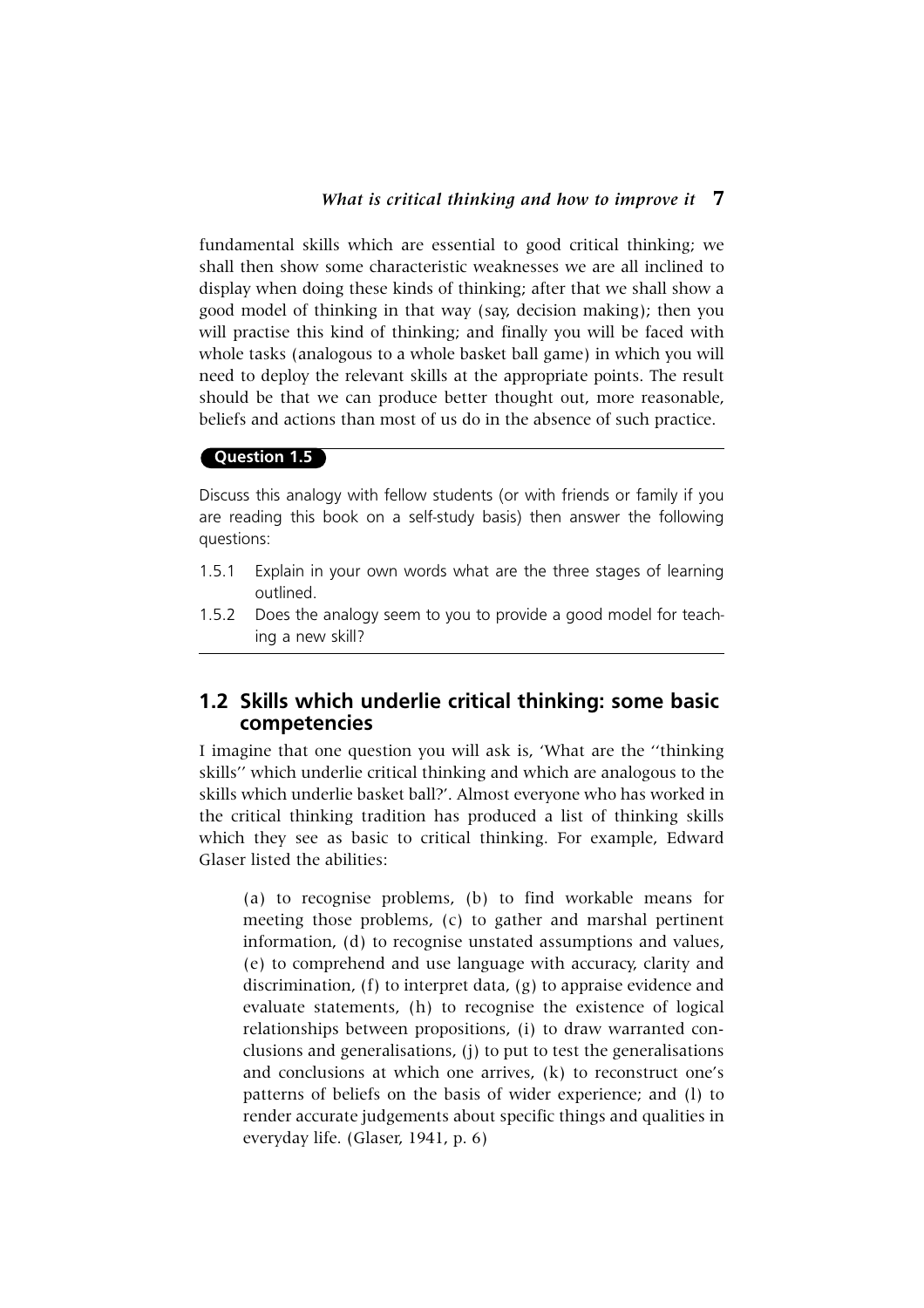Glaser was much influenced by Dewey, who saw scientific thinking as a model of 'reflective thinking', and this list is probably best understood as relating especially to scientific and similar thinking. It does, however, contain many elements which belong to modern lists. For modern lists see the Appendix in Norris and Ennis (1989) and see Fisher and Scriven (1997, chapter 3).

In this book we shall deal with **some** of the fundamental critical thinking skills, in particular how to:

identify the elements in a reasoned case, especially reasons and conclusions; identify and evaluate assumptions; clarify and interpret expressions and ideas; judge the acceptability, especially the credibility, of claims; evaluate arguments of different kinds; analyse, evaluate and produce explanations; analyse, evaluate and make decisions; draw inferences; produce arguments.

Of course, there are other thinking skills you might wish to develop but these are a good place to start.

#### **1.3 Some instructive examples**

Let us ask some further questions to see whether you have a reasonable grasp of what has been said so far.

#### **Question 1.6**

Do the following activities involve critical thinking as you understand it?

- 1.6.1 You are reading a novel for pleasure.
- 1.6.2 You are solving a routine mathematical problem in a standard, well-learned systematic way, which requires you to reason your way through to a conclusion. Think of an example and discuss your answer with reference to that.
- 1.6.3 A professional basket ball player is playing in an important match.
- 1.6.4 You have just completed your GCSE exams and you are now trying to decide which A-level subjects to do.
- 1.6.5 You attempted to install some new software on your computer but it is not working properly, so now you are trying to follow the instructions for 'trouble shooting'.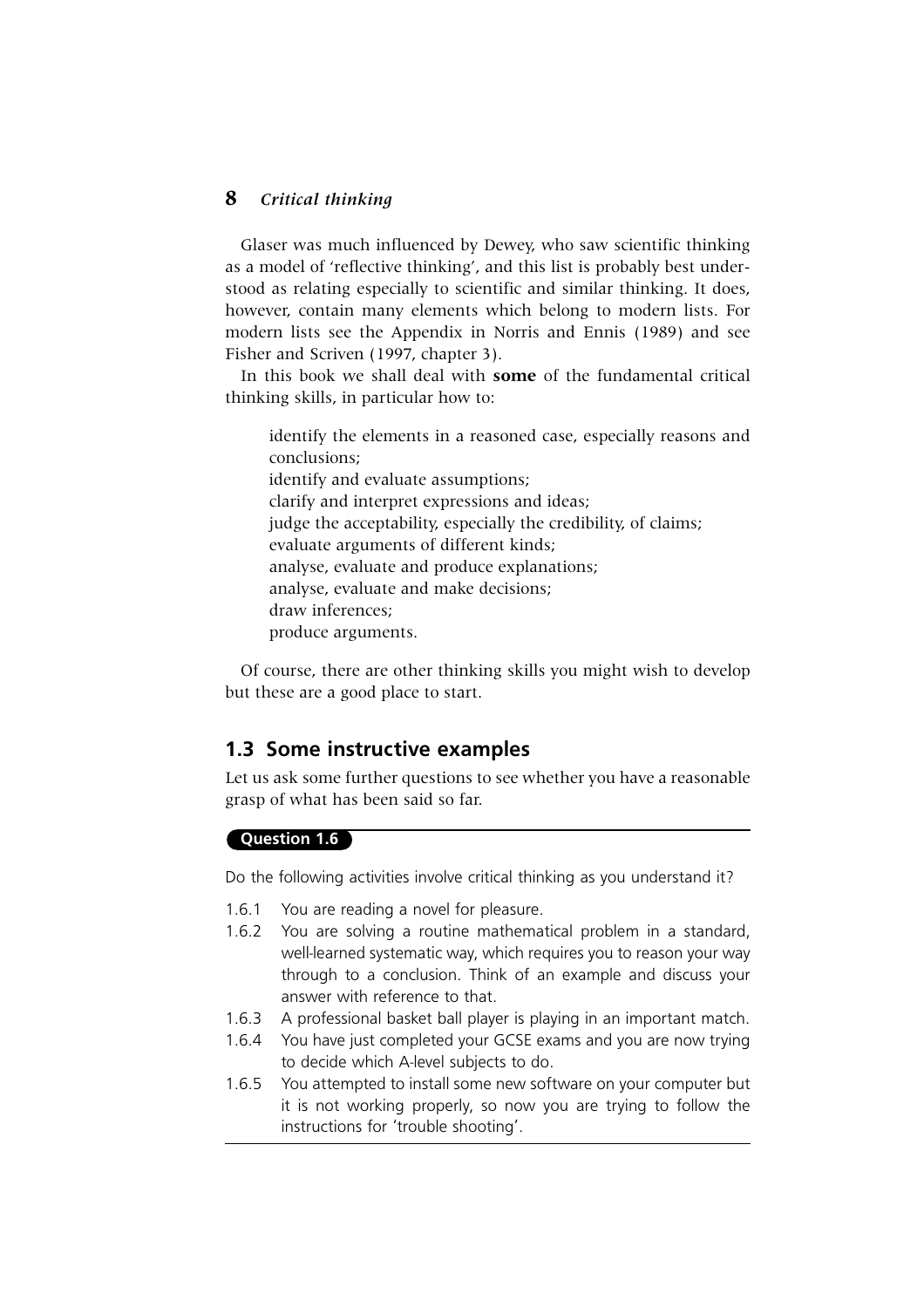#### **Question 1.7**

Imagine someone, let us call him Andy, standing beside a used car trying to decide whether to buy it. Andy does not have much money and he does not know much about cars, but he has just left college and has just been offered a new job which requires him to have a reliable car. A salesperson has told Andy all the advantages of the car in question and has offered a 'bargain' price.

> (Case 1): Let us suppose that Andy has come to like and trust the salesperson in the course of talking about the car (though they have never met before and Andy knows nothing of the company for which she works) and he likes the 'look' of the car so he decides to buy it.

> (Case 2): Let us suppose instead that Andy comes to like the salesperson, but treats what she says with caution, gets an expert mechanic to check the vehicle over, checks prices of comparable vehicles in a used car price guide and gets a knowledgeable friend to advise on negotiating a price.

The question now has three parts:

- 1.7.1 Look at Dewey's definition above and decide whether Andy displays 'reflective thinking' according to that definition in either case. Is he 'active', 'persistent', 'careful', etc.
- 1.7.2 Referring to Glaser's list of skills, does Andy: recognise what the problem is? find workable means for dealing with the problem? gather and marshal pertinent information? recognise unstated assumptions and values (etc.)?
- 1.7.3 Would you say that Andy had acted reasonably in either case?

#### **Question 1.8**

In this case two friends, Bertha and Cheryl, are watching an American TV news report on the 1991 Gulf War. The reporter, who is American, is commenting on the pin-point accuracy of modern US weapons and says that the film shows heat-seeking missiles going down the chimneys of buildings to blow them up and ground-based US Patriot missiles intercepting and blowing up incoming Iraqi Scud missiles. Bertha and Cheryl watch and listen with fascination (as many of us did during the Gulf War); Bertha remarks on how amazing it is that weapons can be so accurate and expresses her relief that America has them. Cheryl, who is majoring in media studies, is not quite so sure; she points out that the sequence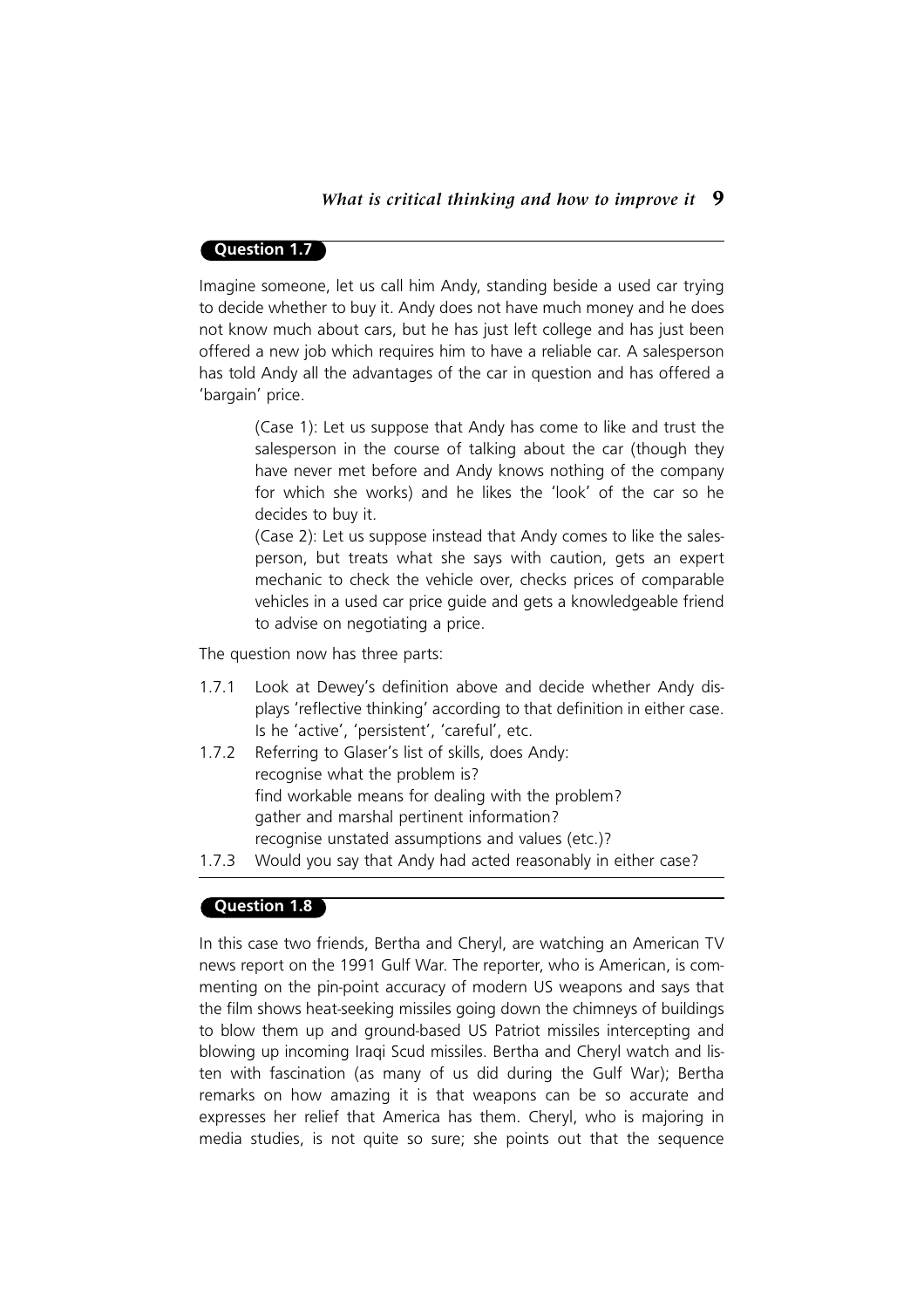showing the heat-seeking missile going down the chimney was supplied by the US air force, since it was taken by the plane which fired it, and that we are not told how many such missiles miss their target completely. She also points out that the sequence showing Patriot missiles exploding Scud's in mid-air was hard for anyone but a military expert to interpret: 'Is the flash a Patriot hitting a Scud, or a Patriot exploding too soon, and how many Scud's are missed altogether? Only the military really know – and perhaps even they don't at the time. But either way, the reporter is clearly relying on the interpretation of the flashes given by military people, and they have a propaganda job to do.' Bertha, who is studying computing and usually says she is 'not really interested in politics', is irritated by Cheryl's scepticism and does not really want to hear about it. However, Cheryl says she has studied similar 'news' reports from other wars, which is why she has her doubts. Bertha says Cheryl's teachers are all liberals and communists. Cheryl says this is rubbish, that some of her teachers are very 'Establishment' figures, sometimes acting as Government advisers, and that her course is one of the most respected in the US.

Again the question has three parts:

| 1.8.1 Look at Dewey's definition and decide to what extent Bertha and      |
|----------------------------------------------------------------------------|
| Cheryl display 'reflective thinking'. Again, are they 'active',            |
| 'persistent', etc.                                                         |
| 1.8.2 Referring to our list of skills, do Bertha and Cheryl:               |
| identify and evaluate assumptions?                                         |
| judge the acceptability, especially the credibility of claims?             |
| analyse, evaluate and produce explanations?                                |
| draw inferences?                                                           |
| produce arguments?                                                         |
| 1.0.2 Mould you can that Destha or Charyl was displaying seitical thinking |

1.8.3 Would you say that Bertha or Cheryl was displaying critical thinking skills? Give your reasons.

### **1.4 A final definition of critical thinking**

One last definition is worth reviewing. Michael Scriven has recently argued that critical thinking is 'an academic competency akin to reading and writing' and is of similarly fundamental importance. He defines it thus:

Critical thinking is skilled and active interpretation and evaluation of observations and communications, information and argumentation. (Fisher and Scriven, 1997, p. 21)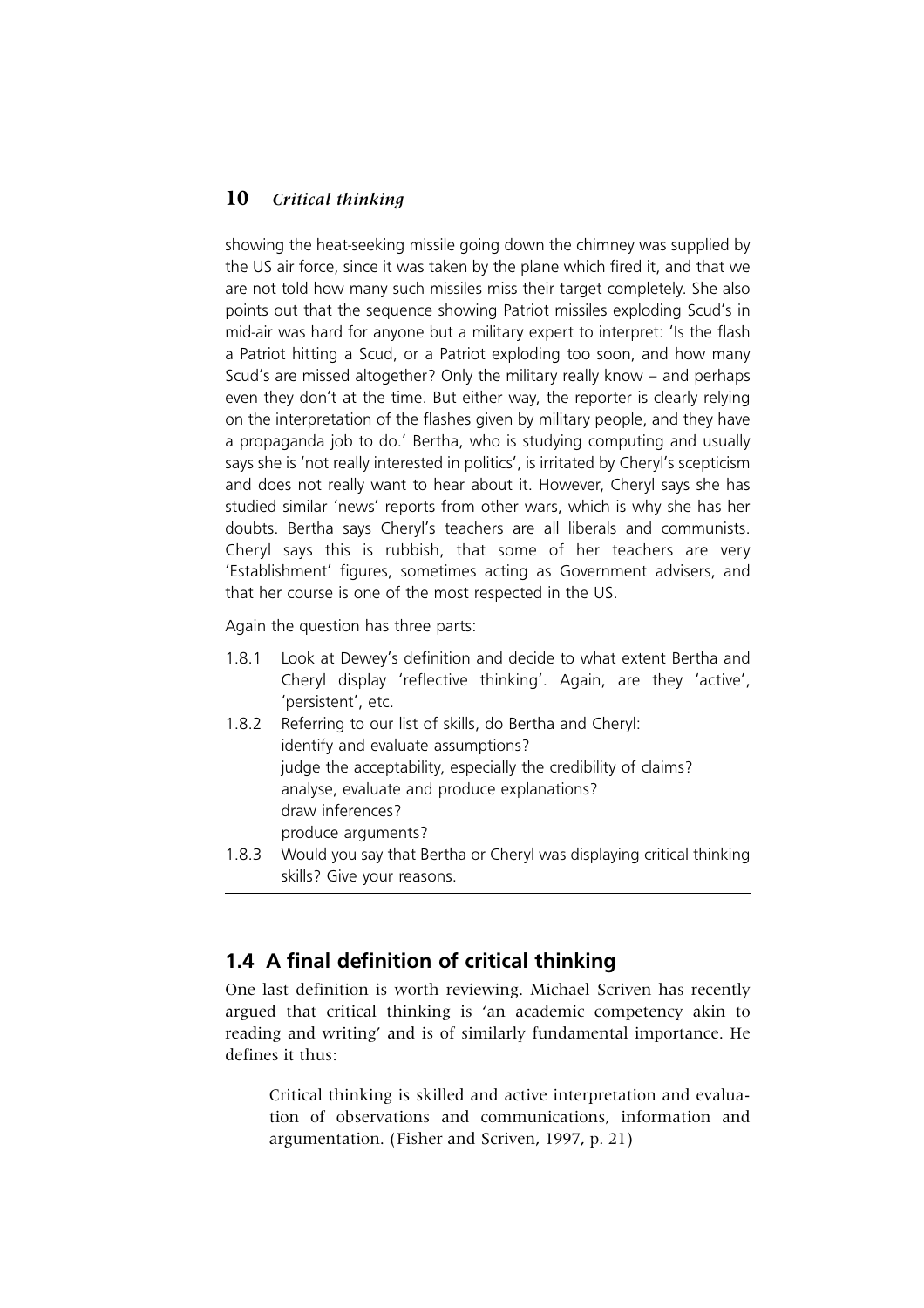It is worth unpacking Scriven's definition a little. He defines critical thinking as a 'skilled' activity for reasons similar to those mentioned above. He points out that thinking does not count as critical merely because it is *intended* to be, any more than thinking counts as *scientific* simply because it aims to be. To be critical, thinking has to meet certain standards – of clarity, relevance, reasonableness, etc. – and one may be *more* or *less* skilled at this. He defines critical thinking as an 'active' process, partly because it involves *questioning* and partly because of the role played by *metacognition* – thinking about your own thinking. He includes 'interpretation' (of texts, speech, film, graphics, actions and even body language) because 'like explanation, interpretation typically involves constructing and selecting the best of several alternatives [and it] is a crucial preliminary to drawing conclusions about complex claims'. He includes 'evaluation' because 'this is the process of determining the merit, quality, worth, or value of something' and much critical thinking is concerned with evaluating the truth, probability or reliability of claims.

It is unusual to include explicit reference to 'observations' in a definition of critical thinking, but, as our Gulf War example showed, what one sees or hears, for example, often requires interpretation and evaluation and this may well require the use of critical thinking skills. Scriven takes the term 'information' to refer to factual claims, and the term 'communications' to go beyond information to include questions, commands, other linguistic utterances, signals, etc. Finally 'argumentation' consists of language presenting reasons for conclusions. Perhaps the most striking feature of this definition is the way it recognises that 'observations' can be matters for critical thinking.

This is the last extension of the notion of critical thinking we shall draw to your attention. We have run through this survey of definitions to give you a sense of the development of thinking in this area, to show that it is a changing idea but one which has a core which remains constant, and to show you what a rich idea it is. It should be instructive to contrast what you have read in the previous few pages with the initial definition you gave yourself. In the chapters which follow, we shall give you extensive practice in developing some of the basic skills which belong to the core of critical thinking, but we hope that you will see this work in the rich context we have just described.

#### **1.5 Dispositions and values of the critical thinker**

It is clear that someone can have a skill which they choose not to use or not to use much: the example we gave earlier was of someone who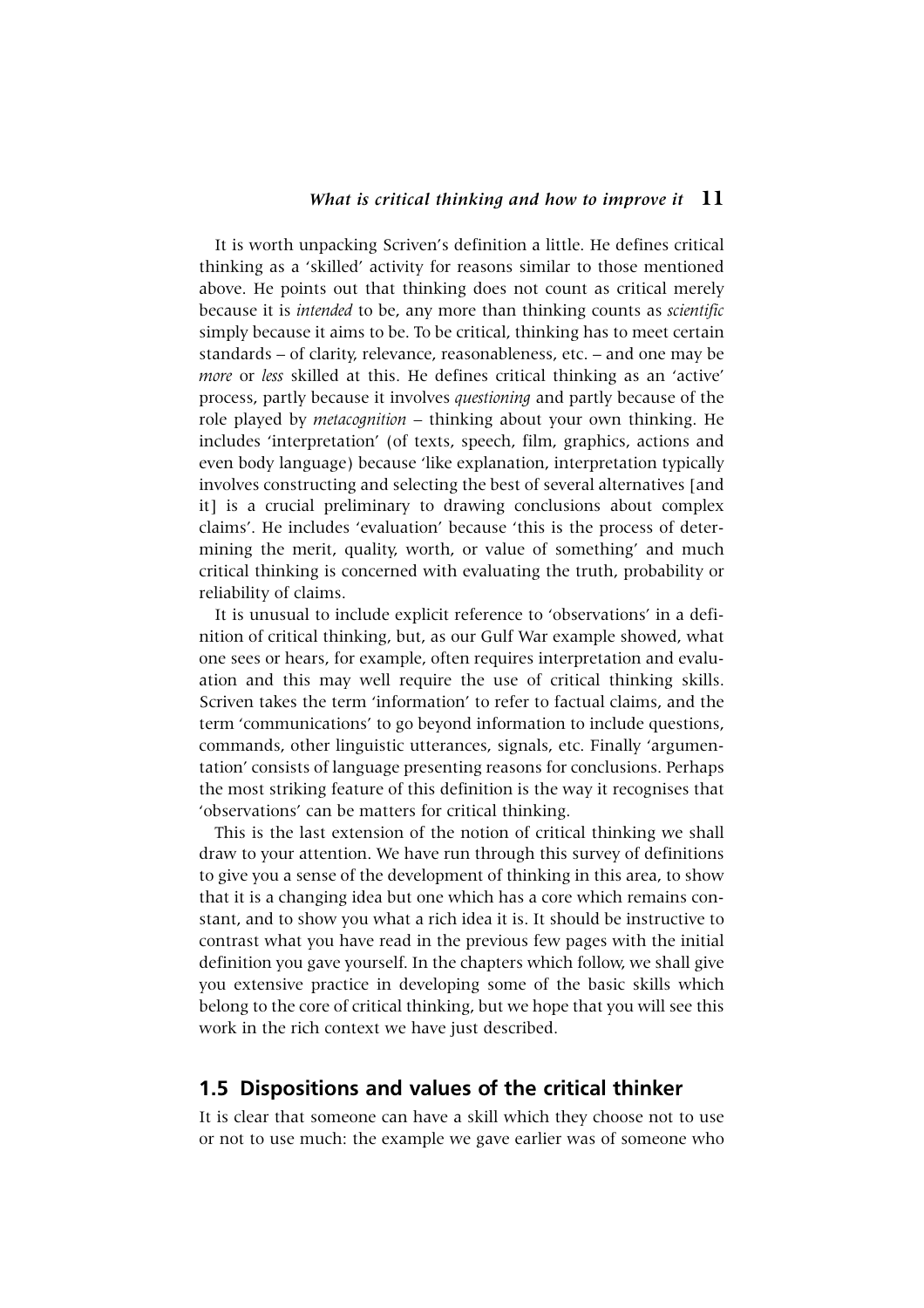*can* turn somersaults but who chooses not to. In the case of critical thinking, it is clear that someone could have the relevant skills but might not bother or choose to use them in appropriate situations; for example, they might show they had the skill by raising the right credibility questions in an examination, but they might not apply this skill in their other work or in everyday situations. Indeed, many people who have worked in the critical thinking tradition have thought there was something intrinsically wrong with such an attitude to good thinking. If we look back at Glaser's definition, we see that he actually includes an 'attitude of being disposed' to consider problems thoughtfully as part of his very definition of critical thinking.

Glaser and others have argued that it makes no sense to have these skills, or to develop them and at the same time to fail to act on them whenever it is appropriate. They argue that if, for example, you are skilled at judging the credibility of evidence, you will see that this produces more reasonable beliefs than if you are rather more gullible – and that you cannot fail to see that this is better – that you will be led astray less often and that this is to your advantage. Thus, they argue, you cannot fail to see that this skill is worth using whenever significant questions of credibility arise; it is valuable and it will pay you to adopt the habit of using it, to be disposed to use it. It is hard to understand someone who develops these thinking skills and then does not bother to use them quite generally. They are undoubtedly valuable skills and, if you can get yourself into the habit of using them, they can greatly increase your understanding in many contexts. The moral is, do not just use them in the critical thinking class, but apply them in your other studies too and in everyday life. You may be surprised to discover how useful they are. To conclude these remarks on a personal note, I have been teaching critical thinking in a university context for some years and, as we proceed through the course, many of my students come to me and say how useful they find these skills in their other courses, then they nearly always add, 'These skills are so useful, I cannot understand why we were not taught them at school.'

There is no doubt that these are valuable skills and that they will help you in many ways if you get into the habit of using them whenever it is appropriate, so do not just acquire the skills, but value them – and use them; in short become a critical *thinker*.

#### **Question 1.9**

Which thinking skills, if any, should be applied in the following situations?

1.9.1 Getting information from the Internet?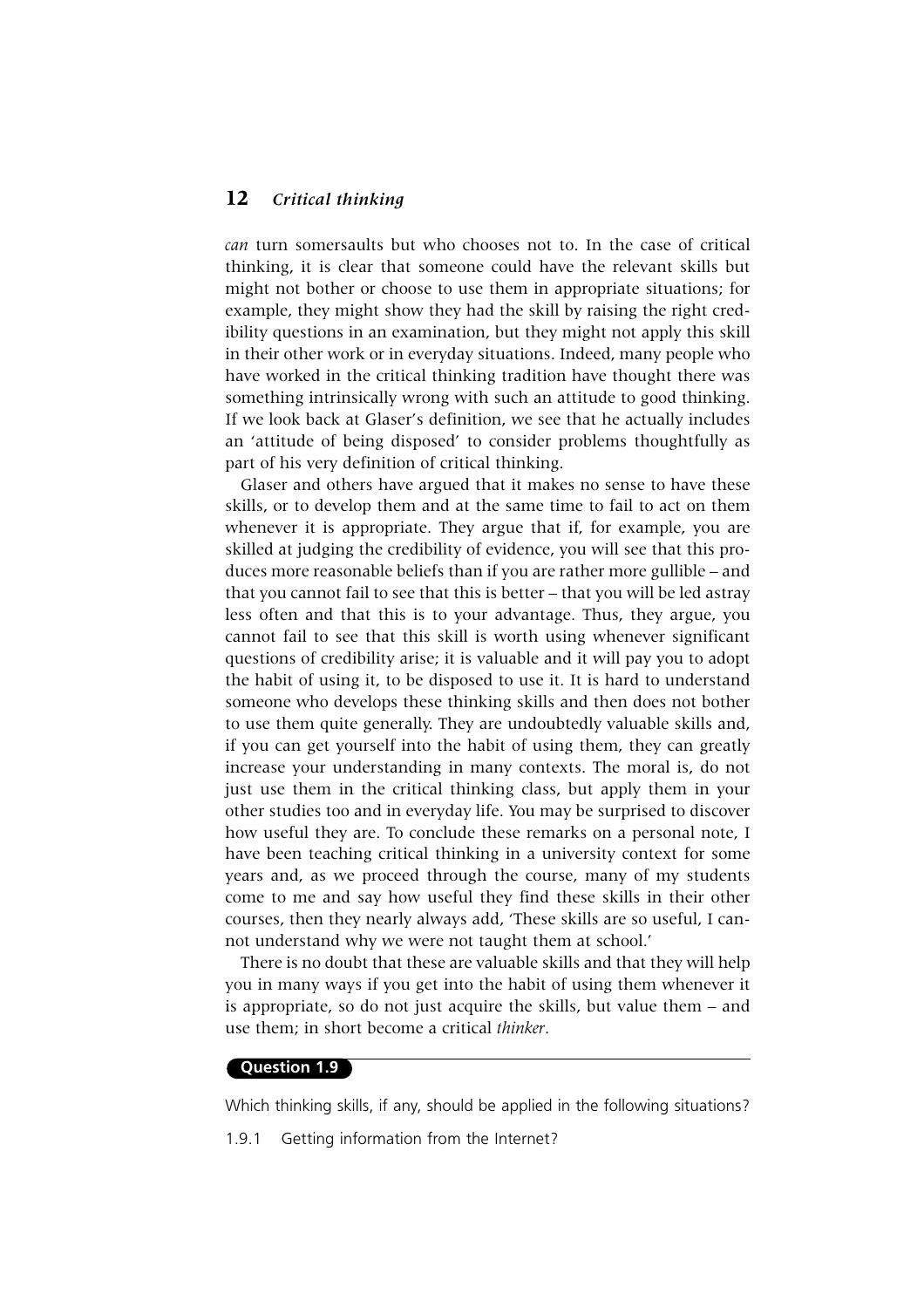- 1.9.2 Finding a telephone number in the telephone directory?
- 1.9.3 Deciding whether to accept a job offer?
- 1.9.4 Following a recipe for making a cake?

#### **1.6 'Critico-creative thinking'**

As we said earlier, critical thinking is sometimes referred to as 'criticocreative' thinking. There are two related reasons for this. The first is that the term 'critical thinking' is sometimes thought to sound rather 'negative', as though one's only interest is in adversely criticising other people's arguments and ideas. This would be a serious mistake since (and this is the second reason) to be good at evaluating arguments and ideas one often has to be very imaginative and creative about other possibilities, alternative considerations, different options and so on. To be a good judge of issues it is not enough to see faults in what other people say, you need to base your judgement on the best arguments you can devise (in the time available) and this often requires that you think of relevant considerations other than those presented, look at issues from different points of view, imagine alternative scenarios and perhaps find other relevant information – in short, you will need to be quite creative.

For both these reasons some writers have wanted to speak of 'criticocreative' thinking to emphasise the positive, imaginative aspects of critical thinking. Unfortunately the result is a rather unwieldy expres $sion$  – which has not caught on – so we shall use the term 'critical thinking' which is now so widely used, whilst understanding it in this positive, imaginative sense. Thus we shall use it in the same sense that one speaks, for example, of a theatre 'critic' – as someone whose comments and judgements may be either positive or negative. In short, critical thinking is a kind of evaluative thinking – which involves both criticism and creative thinking – and which is particularly concerned with the quality of reasoning or argument which is presented in support of a belief or a course of action.

#### **1.7 Summary of this introduction**

The critical thinking tradition is a long one and is still developing. However, it is not too difficult to summarise the ideas contained in the tradition which we have just explained.

It is clear that critical thinking is contrasted with *unreflective* thinking – the kind of thinking which occurs when someone jumps to a